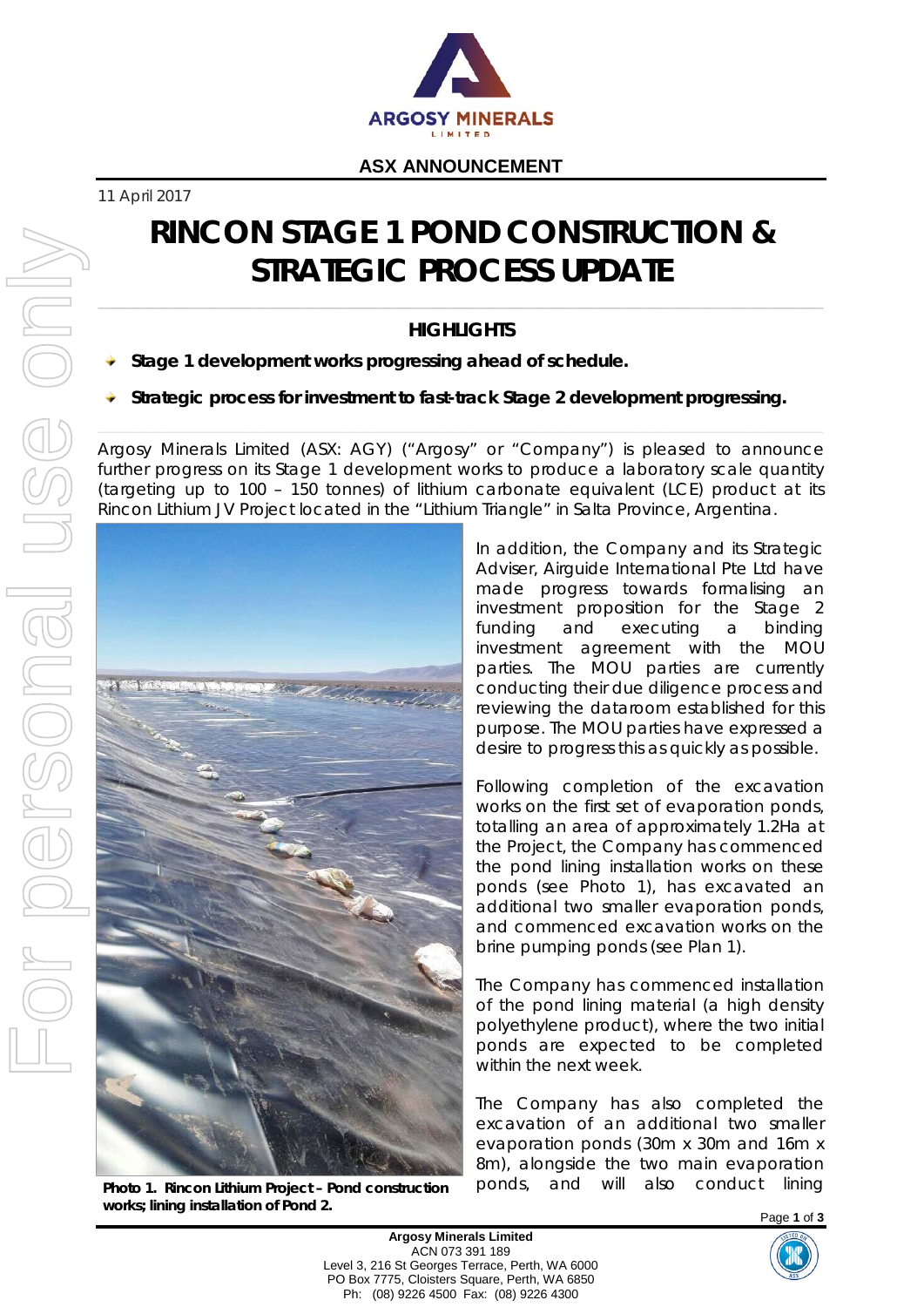

## **ASX ANNOUNCEMENT**

installation works on these.

The Company is also currently excavating several smaller brine pumping ponds, which will be used to pump brine from these ponds into the four current evaporation ponds.

As such, the Company has purchased pumps and associated equipment to commence pumping of lithium brine into the evaporation ponds during the next week when the solar evaporation and brine concentration process will begin following completion of lining installation works.



**Plan 1. Rincon Lithium Project – Conceptual design plan for initial Stage 1 ponds construction (not to scale).**

The Company is also planning construction of additional evaporation ponds for Stage 1 development, which includes a works plan and equipment schedule, budget and timing for this work. The Company is conducting this planning to potentially construct a combined total of 3 - 4 hectares of evaporation ponds as part of the Stage 1 development plan. As part of these works, the Company will include the provision for commencement of Stage 2 development works, pending advancement of discussions with the MOU parties from the Chinese lithium battery sector.

The Company continues to review and assess additional mining concessions prospective for lithium to increase the Rincon Project landholding in preparation for potential Stage 2 and 3 development works.

Argosy Managing Director, Jerko Zuvela commented "*The Company is delighted at the*  rate of progress on the Stage 1 development works and looks forward to continuing our *aggressive development strategy to fast-track toward production of LCE product."*

The current targeted schedule of activities at the Rincon Lithium JV Project in order for the

| <b>Stage 1 Works Schedule</b>                                                                                                     | $Dec-16$ | Mar-17 | <b>Jun-17</b> | $Sep-17$ | $Dec-17$ | Mar-18      |
|-----------------------------------------------------------------------------------------------------------------------------------|----------|--------|---------------|----------|----------|-------------|
| Environmental studies and regulatory approvals/permits                                                                            |          |        |               |          |          |             |
| Pond construction and associated works, including contractor tendering                                                            |          |        |               |          |          |             |
| Pond lining and associated works                                                                                                  |          |        |               |          |          |             |
| Brine extraction, pumping, storage and transportation works                                                                       |          |        |               |          |          |             |
| Pilot plant construction and test-works, including brine processing, analysis and laboratory treatment of the lithium concentrate |          |        |               |          |          |             |
| Pending success of the stage 1 development works, produce LCE product                                                             |          |        |               |          |          |             |
|                                                                                                                                   |          |        |               |          |          | Page 2 of 3 |